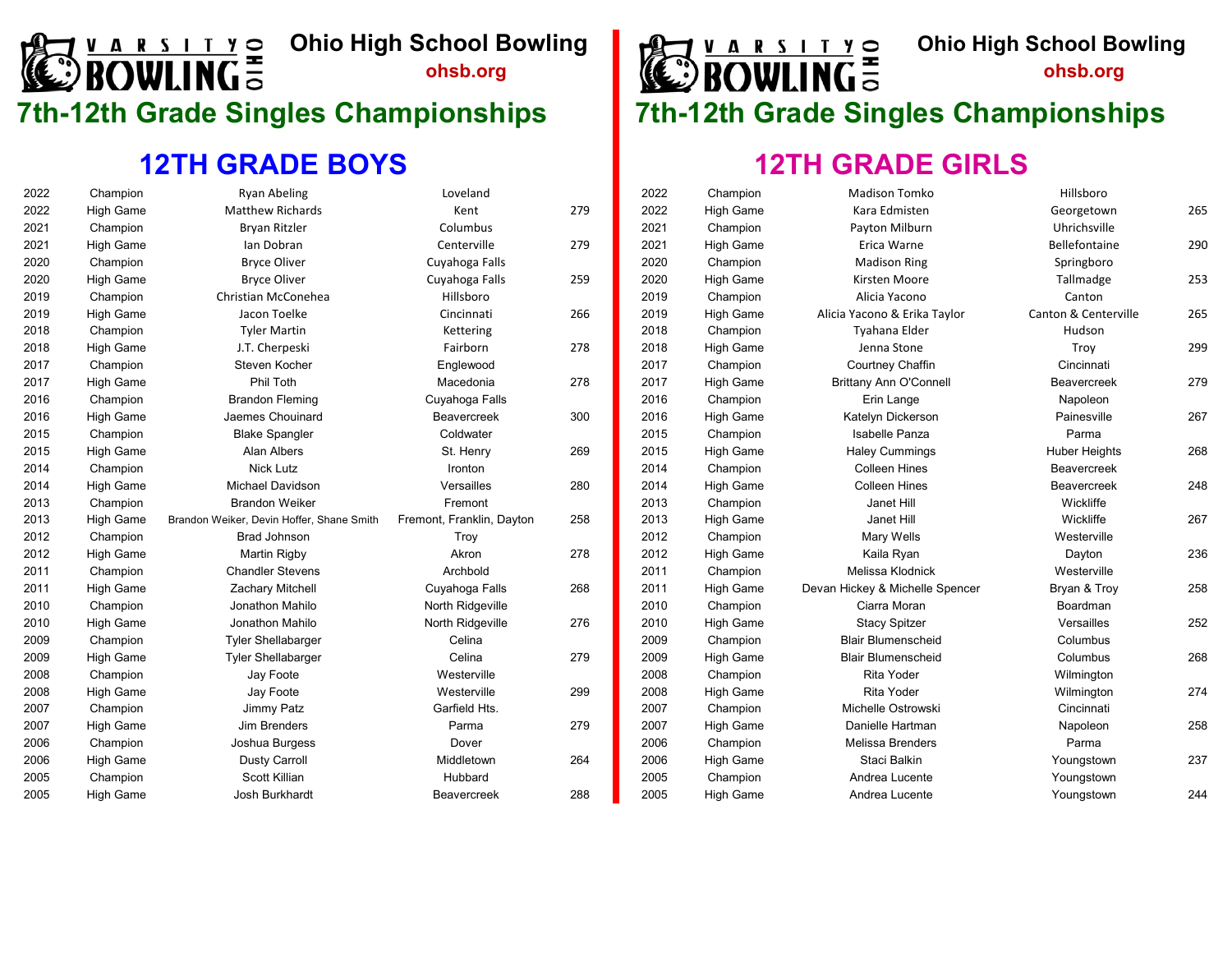#### **11TH GRADE BOYS**

| 2022 | Champion         | Andrew Allen                   | Ironton                       |     | 2022 | Champion         | Payton Hartgrove                       | Columbus                |     |
|------|------------------|--------------------------------|-------------------------------|-----|------|------------------|----------------------------------------|-------------------------|-----|
| 2022 | High Game        | Ian Carpenter                  | Reading                       | 258 | 2022 | High Game        | Payton Hartgrove                       | Columbus                | 264 |
| 2021 | Champion         | Joseph Justinger               | Painesville                   |     | 2021 | Champion         | Jenna Stretch                          | Auburn Township         |     |
| 2021 | High Game        | Peyton Leeson                  | Mechanicsburg                 | 279 | 2021 | <b>High Game</b> | Jenna Stretch                          | Auburn Township         | 265 |
| 2020 | Champion         | Ian Dobran                     | Centerville                   |     | 2020 | Champion         | <b>Madison Stanton</b>                 | Struthers               |     |
| 2020 | High Game        | Angelo Biondo                  | Cuyahoga Falls                | 268 | 2020 | <b>High Game</b> | Emma Peruzzi                           | Columbus                | 246 |
| 2019 | Champion         | Ty Zieroff                     | Curtice                       |     | 2019 | Champion         | Ali Breig                              | Cincinnati              |     |
| 2019 | High Game        | Dylan Mishak                   | North Ridgeville              | 277 | 2019 | High Game        | Chelsea Hammer                         | Cincinnati              | 266 |
| 2018 | Champion         | Charles Ball III               | Mentor                        |     | 2018 | Champion         | Allie Leiendecker                      | Wooster                 |     |
| 2018 | High Game        | Kaleb East                     | Twinsburg                     | 300 | 2018 | <b>High Game</b> | Allie Leiendecker                      | Wooster                 | 258 |
| 2017 | Champion         | Dylan Dobran                   | Centerville                   |     | 2017 | Champion         | <b>Madison Stiffler</b>                | Whitehall               |     |
| 2017 | <b>High Game</b> | <b>Andrew Bleakley</b>         | Medina                        | 299 | 2017 | High Game        | <b>Briann McKnight</b>                 | Gahanna                 | 257 |
| 2016 | Champion         | Sean Martin II                 | <b>Huber Heights</b>          |     | 2016 | Champion         | Jessica Pitt                           | Springfield             |     |
| 2016 | High Game        | Cooper Smith                   | Akron                         | 278 | 2016 | High Game        | Jessica Pitt                           | Springfield             | 258 |
| 2015 | Champion         | Cole Skelley                   | North Canton                  |     | 2015 | Champion         | Wandetta Clouse                        | Zanesville              |     |
| 2015 | High Game        | Grant Halasz & Brandon Fleming | Centerville & Cuyahoga Falls  | 257 | 2015 | <b>High Game</b> | Carmie Shook                           | Zanesville              | 232 |
| 2014 | Champion         | Nathan Yoder                   | <b>Plain City</b>             |     | 2014 | Champion         | Jessica Wolfe                          | Kettering               |     |
| 2014 | High Game        | <b>Michael Staniford</b>       | Shiloh                        | 257 | 2014 | <b>High Game</b> | <b>Madison Summers</b>                 | Uniontown               | 255 |
| 2013 | Champion         | <b>Nicholas Lutz</b>           | Ironton                       |     | 2013 | Champion         | Leslie Campbell                        | Cincinnati              |     |
| 2013 | <b>High Game</b> | Nicholas Lutz & Austin Krites  | Ironton & Wapakoneta          | 279 | 2013 | High Game        | Paige Sutfin                           | Columbus                | 243 |
| 2012 | Champion         | <b>Ric McCormick</b>           | Cincinnati                    |     | 2012 | Champion         | Morgan Edgell                          | Cardington              |     |
| 2012 | High Game        | <b>Tyler Prich</b>             | Centerville                   | 279 | 2012 | <b>High Game</b> | Morgan Edgell                          | Cardington              | 234 |
| 2011 | Champion         | <b>Mitch Boisel</b>            | Springfield                   |     | 2011 | Champion         | Samantha Dudley                        | Hubbard                 |     |
| 2011 | High Game        | <b>Mitch Boisel</b>            | Springfield                   | 290 | 2011 | <b>High Game</b> | <b>Allie Mannix</b>                    | Centerville             | 244 |
| 2010 | Champion         | Jamie Robinson                 | Westerville                   |     | 2010 | Champion         | <b>Crystal Boyer</b>                   | Coldwater               |     |
| 2010 | High Game        | <b>Bret Peck</b>               | <b>Newark</b>                 | 279 | 2010 | High Game        | Carlina Miller & Cristi Castle         | Montpelier & Logan      | 245 |
| 2009 | Champion         | <b>Bryce Postolka</b>          | Northfield Center             |     | 2009 | Champion         | Ciarra Morgan                          | Boardman                |     |
| 2009 | High Game        | Ty Hoover                      | Cuyahoga Falls                | 279 | 2009 | <b>High Game</b> | Amanda Rutschilling & Jayme McClelland | St. Henry & Westerville | 238 |
| 2008 | Champion         | Joe Imholte                    | Hamilton                      |     | 2008 | Champion         | Kathryn Cox                            | Beavercreek             |     |
| 2008 | High Game        | Cody Widlak                    | <b>Broadview Heights</b>      | 300 | 2008 | High Game        | <b>Emily Figer</b>                     | <b>Beavercreek</b>      | 268 |
| 2007 | Champion         | <b>Brandon White</b>           | Cleveland                     |     | 2007 | Champion         | Alyshia John                           | Wadsworth               |     |
| 2007 | <b>High Game</b> | <b>Brandon White</b>           | Cleveland                     | 278 | 2007 | High Game        | Sara Ventrella                         | <b>Huber Heights</b>    | 248 |
| 2006 | Champion         | Jimmy Patz                     | Garfield Hts.                 |     | 2006 | Champion         | <b>Amber Fulton</b>                    | Fairborn                |     |
| 2006 | High Game        | Jason Case & Mitchell Vickers  | North Ridgeville & Cincinnati | 267 | 2006 | <b>High Game</b> | Kaitlyn Hale                           | Wilmington              | 231 |
| 2005 | Champion         | Chris Walden                   | <b>Bellefontaine</b>          |     | 2005 | Champion         | Ashley Stahurski                       | Bexley                  |     |
| 2005 | High Game        | Chris Walden                   | Bellefontaine                 | 300 | 2005 | High Game        | <b>Melissa Brenders</b>                | Parma                   | 253 |

| Champion         | Payton Hartgrove                       | Columbus                |     |
|------------------|----------------------------------------|-------------------------|-----|
| High Game        | Payton Hartgrove                       | Columbus                | 264 |
| Champion         | Jenna Stretch                          | Auburn Township         |     |
| <b>High Game</b> | Jenna Stretch                          | Auburn Township         | 265 |
| Champion         | <b>Madison Stanton</b>                 | <b>Struthers</b>        |     |
| High Game        | Emma Peruzzi                           | Columbus                | 246 |
| Champion         | Ali Breig                              | Cincinnati              |     |
| High Game        | Chelsea Hammer                         | Cincinnati              | 266 |
| Champion         | Allie Leiendecker                      | Wooster                 |     |
| High Game        | Allie Leiendecker                      | Wooster                 | 258 |
| Champion         | <b>Madison Stiffler</b>                | Whitehall               |     |
| High Game        | <b>Briann McKnight</b>                 | Gahanna                 | 257 |
| Champion         | Jessica Pitt                           | Springfield             |     |
| High Game        | Jessica Pitt                           | Springfield             | 258 |
| Champion         | <b>Wandetta Clouse</b>                 | Zanesville              |     |
| High Game        | Carmie Shook                           | Zanesville              | 232 |
| Champion         | Jessica Wolfe                          | Kettering               |     |
| High Game        | <b>Madison Summers</b>                 | Uniontown               | 255 |
| Champion         | Leslie Campbell                        | Cincinnati              |     |
| <b>High Game</b> | Paige Sutfin                           | Columbus                | 243 |
| Champion         | Morgan Edgell                          | Cardington              |     |
| <b>High Game</b> | Morgan Edgell                          | Cardington              | 234 |
| Champion         | Samantha Dudley                        | Hubbard                 |     |
| High Game        | <b>Allie Mannix</b>                    | Centerville             | 244 |
| Champion         | <b>Crystal Boyer</b>                   | Coldwater               |     |
| High Game        | Carlina Miller & Cristi Castle         | Montpelier & Logan      | 245 |
| Champion         | Ciarra Morgan                          | Boardman                |     |
| <b>High Game</b> | Amanda Rutschilling & Jayme McClelland | St. Henry & Westerville | 238 |
| Champion         | Kathryn Cox                            | <b>Beavercreek</b>      |     |
| <b>High Game</b> | <b>Emily Figer</b>                     | <b>Beavercreek</b>      | 268 |
| Champion         | Alyshia John                           | Wadsworth               |     |
| High Game        | Sara Ventrella                         | <b>Huber Heights</b>    | 248 |
| Champion         | Amber Fulton                           | Fairborn                |     |
| High Game        | Kaitlyn Hale                           | Wilmington              | 231 |
| Champion         | Ashley Stahurski                       | Bexley                  |     |
| <b>High Game</b> | <b>Melissa Brenders</b>                | Parma                   | 253 |
|                  |                                        |                         |     |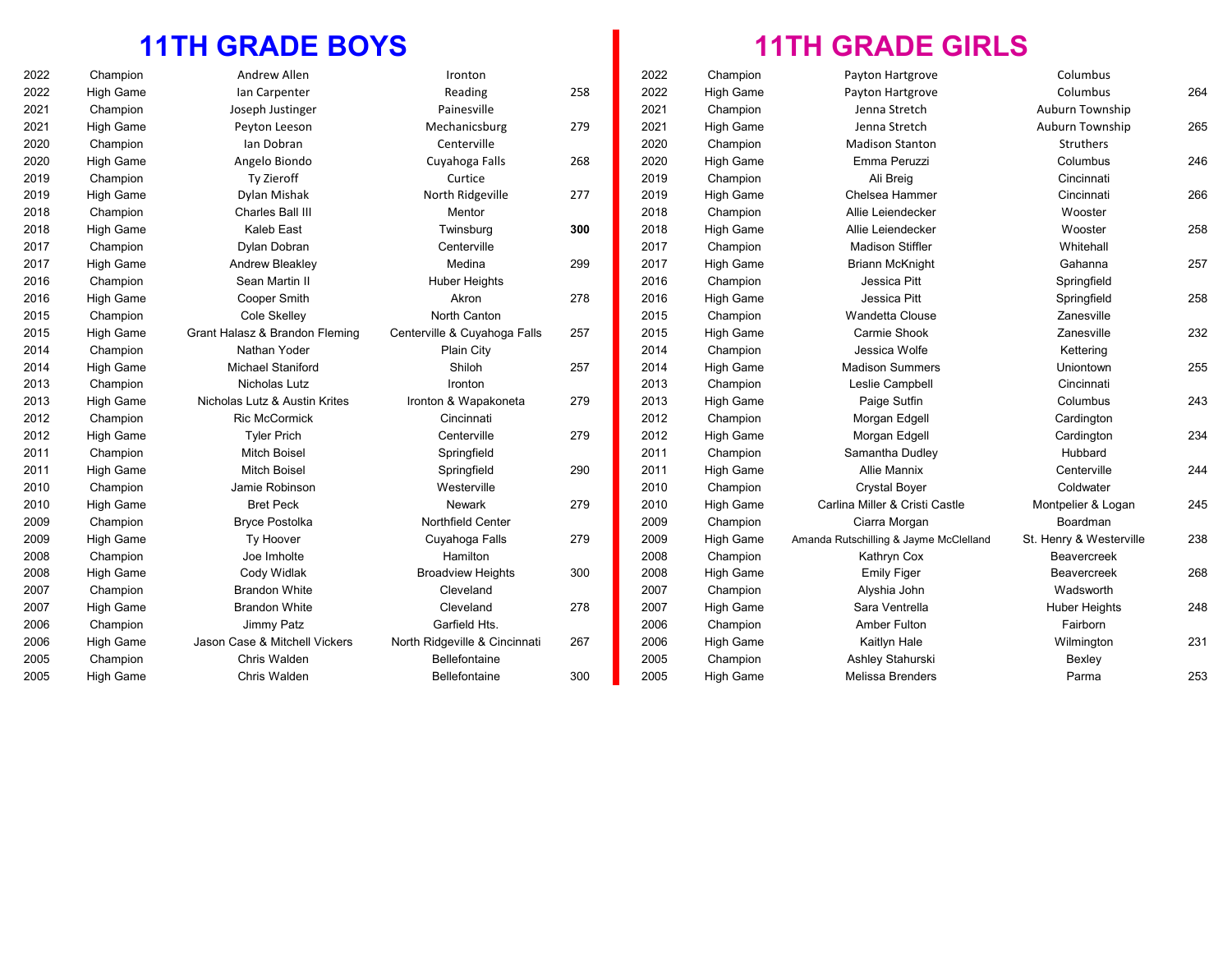#### **10TH GRADE BOYS**

| 2022 | Champion         | Noah Riley                    | Mason                |     | 2022 | Champion         | Jade Gabor             | Newark               |     |
|------|------------------|-------------------------------|----------------------|-----|------|------------------|------------------------|----------------------|-----|
| 2022 | High Game        | Kyle Bollman                  | Toledo               | 262 | 2022 | <b>High Game</b> | Addyson Meshew         | Wooster              | 268 |
| 2021 | Champion         | <b>Hayden Tarris</b>          | Bettsville           |     | 2021 | Champion         | <b>Brenna Hartzler</b> | Smithville           |     |
| 2021 | High Game        | <b>Spencer Hannahs</b>        | Urbana               | 266 | 2021 | <b>High Game</b> | <b>Madison Strouse</b> | Marysville           | 252 |
| 2020 | Champion         | <b>Carter Street</b>          | Dublin               |     | 2020 | Champion         | Jenna Stretch          | <b>Chagrin Falls</b> |     |
| 2020 | High Game        | Peyton Leeson                 | Mechanicsburg        | 300 | 2020 | <b>High Game</b> | Natalie Hanson         | Fairborn             | 279 |
| 2019 | Champion         | Angelo Biondo                 | Cuyahoga Falls       |     | 2019 | Champion         | <b>Amber Davis</b>     | Hubbard              |     |
| 2019 | High Game        | Angelo Biondo                 | Cuyahoga Falls       | 299 | 2019 | <b>High Game</b> | <b>Kaylie Sipes</b>    | Centerville          | 224 |
| 2018 | Champion         | Dylan Mishak                  | North Ridgeville     |     | 2018 | Champion         | Kirsten Moore          | Tallmadge            |     |
| 2018 | High Game        | Michael Donahue               | <b>Beavercreek</b>   | 289 | 2018 | <b>High Game</b> | Keirsten Schooler      | Kettering            | 300 |
| 2017 | Champion         | <b>Gunner Kruse</b>           | St, Marys            |     | 2017 | Champion         | <b>Audrey Renner</b>   | Fairborn             |     |
| 2017 | High Game        | Kaleb East                    | Twinsburg            | 266 | 2017 | <b>High Game</b> | Alicia Yacono          | Canton               | 245 |
| 2016 | Champion         | Trey Hodge                    | Zanesville           |     | 2016 | Champion         | Alexandria Mann        | Dayton               |     |
| 2016 | High Game        | Austin Fleming                | Cuyahoga Falls       | 278 | 2016 | <b>High Game</b> | Averi Brown            | Columbus             | 259 |
| 2015 | Champion         | Cooper Smith                  | Akron                |     | 2015 | Champion         | <b>Blayre Beck</b>     | Napoleon             |     |
| 2015 | <b>High Game</b> | Sean Martin II                | <b>Huber Heights</b> | 267 | 2015 | <b>High Game</b> | <b>Blayre Beck</b>     | Napoleon             | 224 |
| 2014 | Champion         | Jacob Yoder                   | Wooster              |     | 2014 | Champion         | Katelyn Dickerson      | Painesville          |     |
| 2014 | High Game        | <b>Matthew McKee</b>          | Springfield          | 241 | 2014 | <b>High Game</b> | Katelyn Dickerson      | Painesville          | 257 |
| 2013 | Champion         | <b>Brandon Klentz</b>         | Columbus             |     | 2013 | Champion         | Alisha Noon            | <b>Bowling Green</b> |     |
| 2013 | High Game        | Jack Norwillo                 | Hinckley             | 254 | 2013 | <b>High Game</b> | Alisha Noon            | <b>Bowling Green</b> | 244 |
| 2012 | Champion         | Clay Stutzman                 | Millersburg          |     | 2012 | Champion         | Sierra Kanemoto        | Dayton               |     |
| 2012 | High Game        | Nicholas Lutz                 | Obetz                | 280 | 2012 | <b>High Game</b> | Sierra Kanemoto        | Dayton               | 266 |
| 2011 | Champion         | Kyle Cook                     | Centerville          |     | 2011 | Champion         | Nicole Seibel          | Xenia                |     |
| 2011 | High Game        | Darin Mull                    | Willard              | 288 | 2011 | <b>High Game</b> | Nicole Seibel          | Xenia                | 248 |
| 2010 | Champion         | Anthony Kennard               | Wapakoneta           |     | 2010 | Champion         | Jenna Wenning          | Coldwater            |     |
| 2010 | High Game        | Corey Bayus                   | <b>Struthers</b>     | 278 | 2010 | <b>High Game</b> | Kayla Cummings         | <b>Huber Heights</b> | 243 |
| 2009 | Champion         | <b>Chandler Stevens</b>       | Archibold            |     | 2009 | Champion         | Devan Hickey           | Bryan                |     |
| 2009 | High Game        | Christopher Polk & Mike Smith | Columbus & Bryan     | 266 | 2009 | <b>High Game</b> | Jenna Shiner           | Powell               | 226 |
| 2008 | Champion         | Jonathon Miller               | Riverside            |     | 2008 | Champion         | Alicia Simpson         | Troy                 |     |
| 2008 | High Game        | <b>Wesley Carroll</b>         | Urbana               | 279 | 2008 | <b>High Game</b> | Samantha Kachele       | Peninsula            | 249 |
| 2007 | Champion         | Cory Cotterman                | Sidney               |     | 2007 | Champion         | <b>Kate Slanker</b>    | Centerville          |     |
| 2007 | High Game        | Ryan Ackerman                 | Mason                | 279 | 2007 | <b>High Game</b> | <b>Kelsey Mayer</b>    | Galloway             | 246 |
| 2006 | Champion         | Jay Foote                     | Westerville          |     | 2006 | Champion         | Stephanie Skrovan      | Northfield           |     |
| 2006 | High Game        | Jay Foote                     | Westerville          | 267 | 2006 | <b>High Game</b> | Stephanie Skrovan      | Northfield           | 215 |
|      |                  |                               |                      |     |      |                  |                        |                      |     |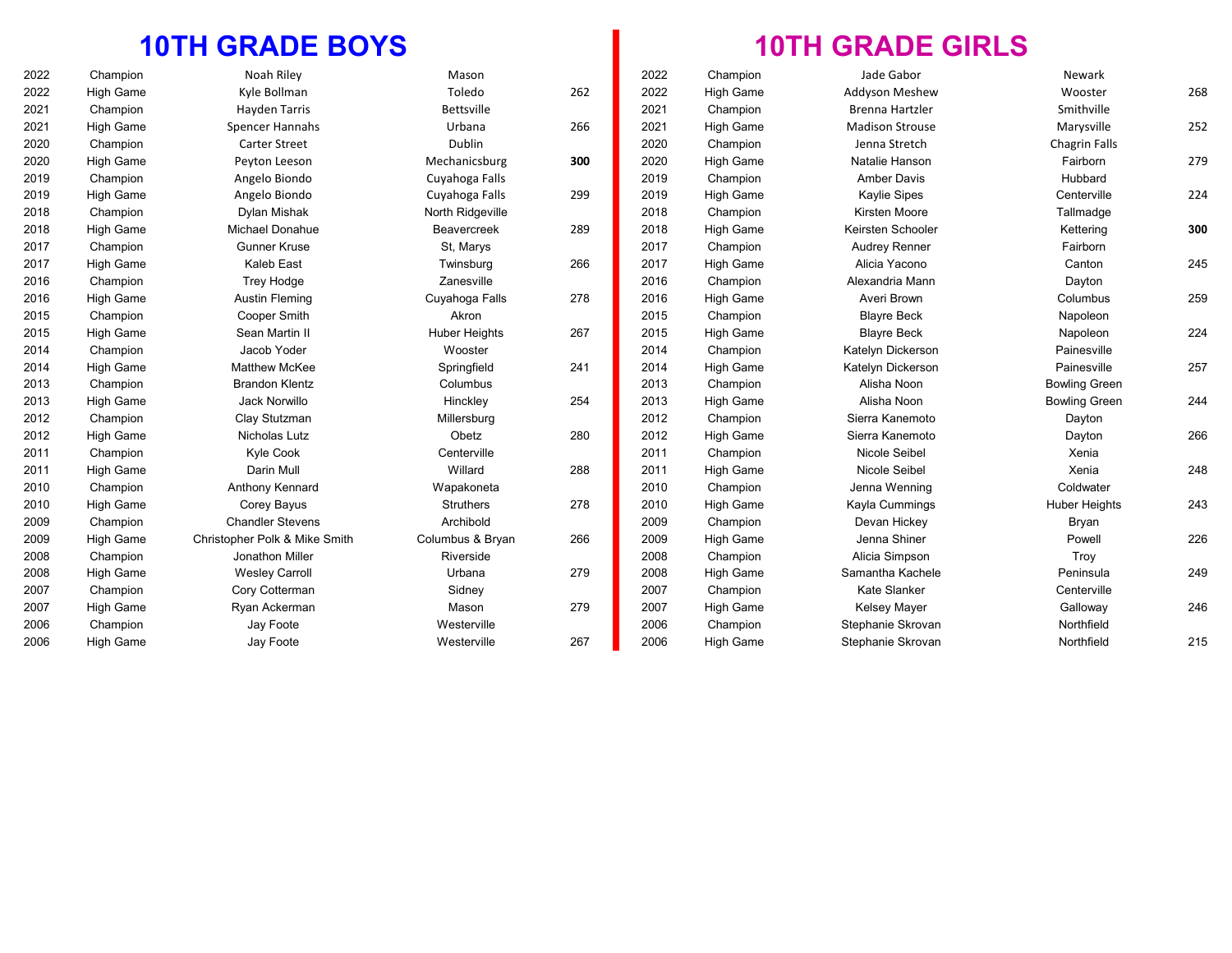### **9TH GRADE BOYS**

| 2022 | Champion         | Zachary Abbott               | Uniontown                 |     | 2022 | Champion  | Kailey Dowty              | St. Paris          |     |
|------|------------------|------------------------------|---------------------------|-----|------|-----------|---------------------------|--------------------|-----|
| 2022 | <b>High Game</b> | Dakota Brandeberry           | Bryan                     | 253 | 2022 | High Game | Hailey Goodman            | Cincinnati         | 229 |
| 2021 | Champion         | Cameron Kilgore              | Massillon                 |     | 2021 | Champion  | Abbie Leiendecker         | Wooster            |     |
| 2021 | <b>High Game</b> | <b>Brendan Tahsler</b>       | Parma                     | 300 | 2021 | High Game | Abbie Leiendecker         | Wooster            | 244 |
| 2020 | Champion         | Hayden Tarris                | <b>Bettsville</b>         |     | 2020 | Champion  | Samantha Eichman          | Fairborn           |     |
| 2020 | <b>High Game</b> | Josh Maskanich               | North Royalton            | 260 | 2020 | High Game | <b>Madison Strouse</b>    | Marysville         | 245 |
| 2019 | Champion         | <b>Carter Street</b>         | Dublin                    |     | 2019 | Champion  | <b>Brooke Tucker</b>      | Canton             |     |
| 2019 | <b>High Game</b> | <b>Matthew Richards</b>      | Kent                      | 279 | 2019 | High Game | Paige Rockwell            | <b>Beavercreek</b> | 244 |
| 2018 | Champion         | Angelo Biondo                | Cuyahoga Falls            |     | 2018 | Champion  | Erica Warne               | Bellefontaine      |     |
| 2018 | <b>High Game</b> | <b>Brent Schrover</b>        | Beavercreek               | 267 | 2018 | High Game | <b>Christine Cook</b>     | Cincinnati         | 232 |
| 2017 | Champion         | Kevan Taulbee                | Lebanon                   |     | 2017 | Champion  | Keirsten Schooler         | Kettering          |     |
| 2017 | <b>High Game</b> | Kevan Taulbee & Seth Koloski | Lebanon & Beavercreek     | 257 | 2017 | High Game | Keirsten Schooler         | Kettering          | 227 |
| 2016 | Champion         | <b>Trevonne Reeder</b>       | Columbus                  |     | 2016 | Champion  | <b>Adriane Hammond</b>    | New Albany         |     |
| 2016 | High Game        | Kaleb East                   | Solon                     | 237 | 2016 | High Game | <b>Brittany Salimbene</b> | Lexington          | 225 |
| 2015 | Champion         | <b>Tyler Miller</b>          | Wapakoneta                |     | 2015 | Champion  | Sabrina Romano            | Hubbard            |     |
| 2015 | <b>High Game</b> | <b>Tyler Miller</b>          | Wapakoneta                | 258 | 2015 | High Game | Danika Hickey             | Bryan              | 214 |
| 2014 | Champion         | Jamie Hoge                   | Roseville                 |     | 2014 | Champion  | <b>Brittany O'Connell</b> | Beavercreek        |     |
| 2014 | <b>High Game</b> | Cooper Smith                 | Akron                     | 254 | 2014 | High Game | Josee Kaeck               | Wapakoneta         | 222 |
| 2013 | Champion         | Cole Meredith                | Beavercreek               |     | 2013 | Champion  | Antonia Peter             | Grove City         |     |
| 2013 | <b>High Game</b> | Chace Cogar                  | Shreve                    | 224 | 2013 | High Game | Hannah Niekamp            | North Star         | 234 |
| 2012 | Champion         | <b>Blake Spangler</b>        | Coldwater                 |     | 2012 | Champion  | <b>Hannah McGrew</b>      | Sabina             |     |
| 2012 | <b>High Game</b> | Nathan Whiting               | Plain City                | 258 | 2012 | High Game | Allyson Isner             | Troy               | 268 |
| 2011 | Champion         | Jacob Vance                  | <b>Brook Park</b>         |     | 2011 | Champion  | <b>Colleen Hines</b>      | <b>Beavercreek</b> |     |
| 2011 | <b>High Game</b> | Clay Stutzman                | Millersburg               | 299 | 2011 | High Game | Kaitlyn Viglio            | Youngstown         | 265 |
| 2010 | Champion         | Kyle Cook                    | Centerville               |     | 2010 | Champion  | Janet Hill                | Wickliffe          |     |
| 2010 | <b>High Game</b> | <b>Matthew Schrenkel</b>     | Kettering                 | 279 | 2010 | High Game | Janet Hill                | Wickliffe          | 233 |
| 2009 | Champion         | Zachary Grubb                | Kettering                 |     | 2009 | Champion  | <b>Heather Scott</b>      | Fairfield          |     |
| 2009 | <b>High Game</b> | <b>Mitch Boisel</b>          | Springfield               | 256 | 2009 | High Game | <b>Heather Scott</b>      | Fairfield          | 233 |
| 2008 | Champion         | <b>Benjamin Hier</b>         | Cuyahoga Falls            |     | 2008 | Champion  | Justine Ryder             | Cuyahoga Falls     |     |
| 2008 | <b>High Game</b> | Hayden Smith & Chris Polk    | Cuyahoga Falls & Columbus | 247 | 2008 | High Game | Melissa Klodnick          | Westerville        | 244 |
| 2007 | Champion         | Jonathon Miller              | Riverside                 |     | 2007 | Champion  | <b>Torrie Decker</b>      | Van Wert           |     |
| 2007 | <b>High Game</b> | Zeke Bayt & Michael Bentz    | Westerville & Youngstown  | 257 | 2007 | High Game | Casey Reese               | Massillon          | 235 |
| 2006 | Champion         | Mark Allen                   | Mason                     |     | 2006 | Champion  | Andrea McGhee             | Strongville        |     |
| 2006 | High Game        | Robbie Zengel                | Centerville               | 264 | 2006 | High Game | Racheal Lepor             | McDonald           | 243 |
|      |                  |                              |                           |     |      |           |                           |                    |     |